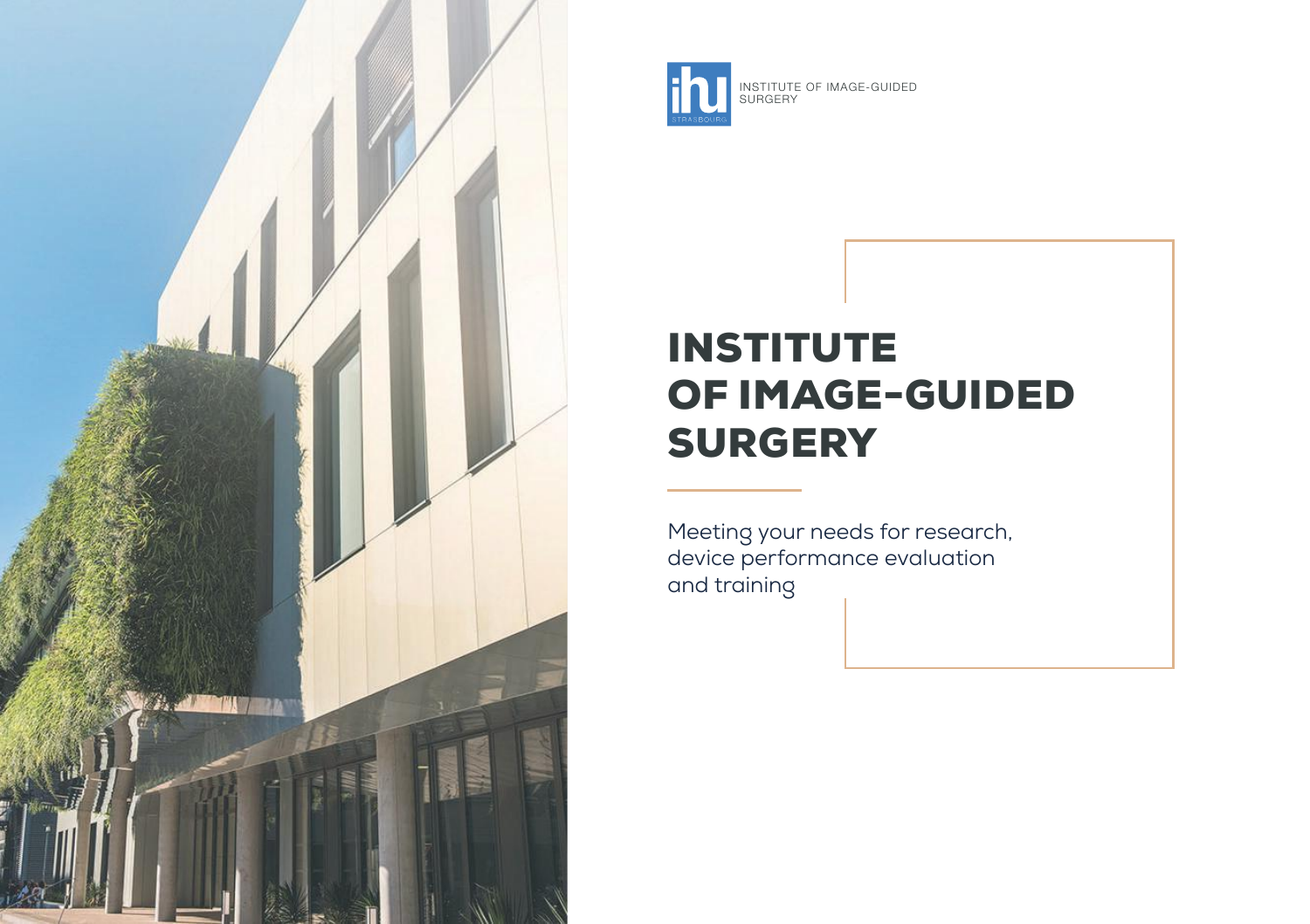

# **A unique Innovation Cluster**

#### **DEDICATED TO MINIMALLY-INVASIVE THERAPIES**

The Strasbourg Institute of Image-Guided Surgery (IHU Strasbourg) is a multidisciplinary institute with internationally renowned expertise on **image-guided minimally invasive therapies.** 

We have a long-term expertise in **all minimally-invasive techniques** - laparoscopy, flexible endoscopy and interventional radiology – along with medical imaging, computer-assisted surgery and robotics.

The IHU Strasbourg offers a **unique imaging platform** and a broad range of **research services** to support experimental and preclinical studies conducted by medical technology companies and academic R&D centres.

We provide a one-stop cluster for **contractual preclinical research, evaluation of innovative medical devices** and **education.** Relying on an unprecedented team of seasoned experts and Key Opinion Leaders, we propose a set of **tailored services** to demonstrate the value of your innovations for the management and treatment of pathologies in various domains, e.g. hepato-digestive, neurovascular, urology and cardiovascular.

The IHU has already been chosen by **more than 50 companies** (major industries, mid-size and start-up companies) and academic laboratories to conduct research, evaluation or training. At the core of one of the most active international clusters for surgical innovation, it is an ideal setting to conduct cutting-edge research and establish **Proof-of-Concept** for novel devices.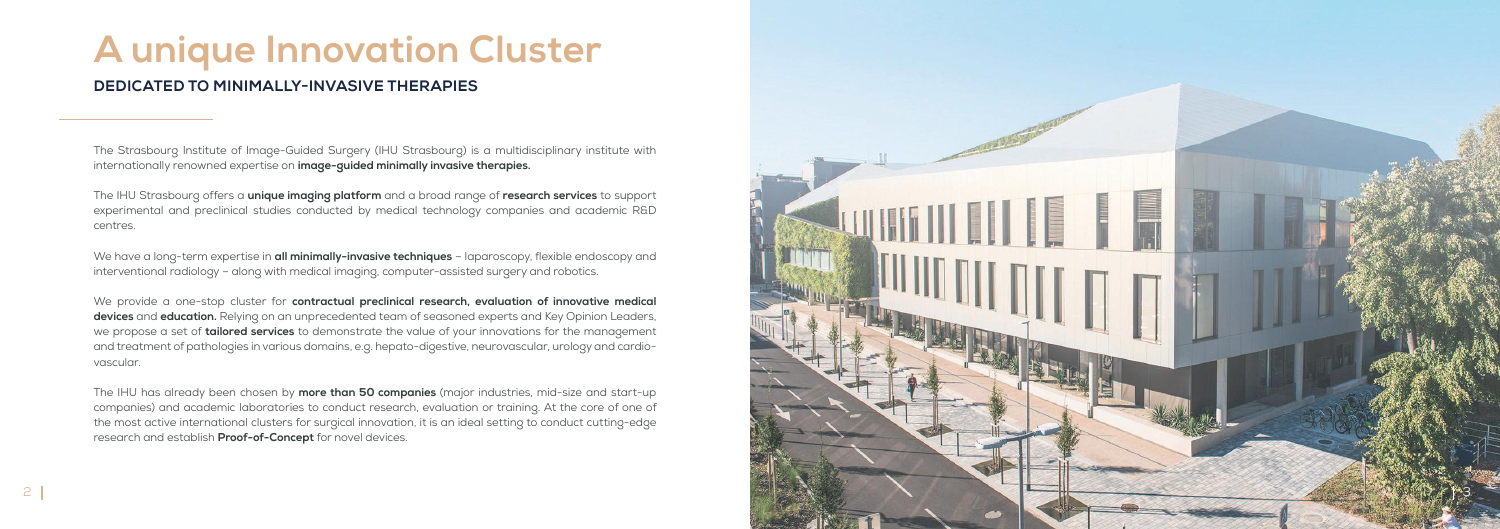# **The Institute of Image-Guided Surgery**

Ʃ 2000m2 of **Experimental Platform**

**3 hybrid rooms** with high-standard medical imaging equipment

Ʃ 5 operating theatres including

Ʃ Fully dedicated to **research, training**  and **testing**

Ʃ Videoconferencing and **live streaming**  from experimental operating theatres

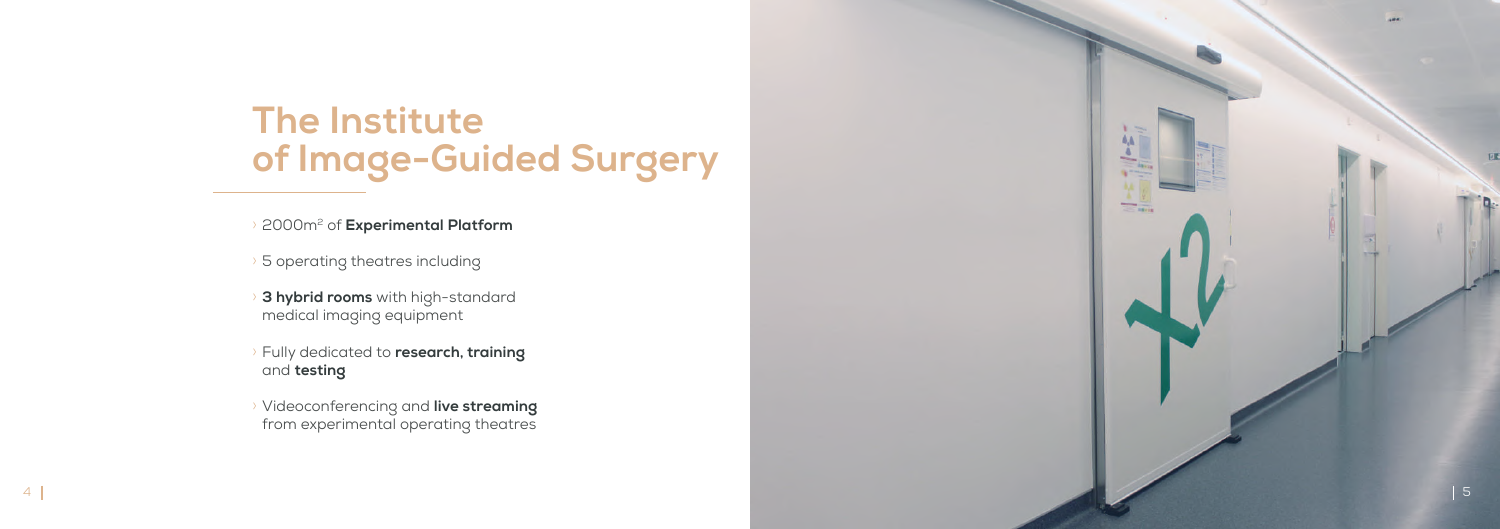# **High-quality operating theatres**

#### **INTEGRATED WITH ALL MEDICAL IMAGING EQUIPMENT**

The IHU Strasbourg has established a unique multimodal interventional imaging platform for **research, experimentation** and **training**.

The platform is fully equipped for all image-guided surgery practices, e. g. flexible endoscopy, laparoscopy, percutaneous surgery and interventional radiology, thanks to our partnership with Siemens Healthineers and Karl Storz Endoskope.

We provide the following equipment:

- A Magnetic Resonance Imaging (MRI) system 1.5T
- $\rightarrow$  A Computed Tomography scan (CT-scan) 20 to 128 slice configuration
- > A robotic Cone-Beam Computed Tomography (CBCT) system
- Ʃ Two C-arms
- Ʃ Two echographers
- Ʃ Two endoscopy systems with gastroscopes, colonoscopes, duodenoscopes
- One endoscopic ultrasound (EUS) system
- **Two laparoscopy systems**



Multi-axis robotic CBCT system ARTIS ZEEGO

Interventional CT scanner SOMATOM Definition AS+



MRI 1,5T MAGNETOM AERA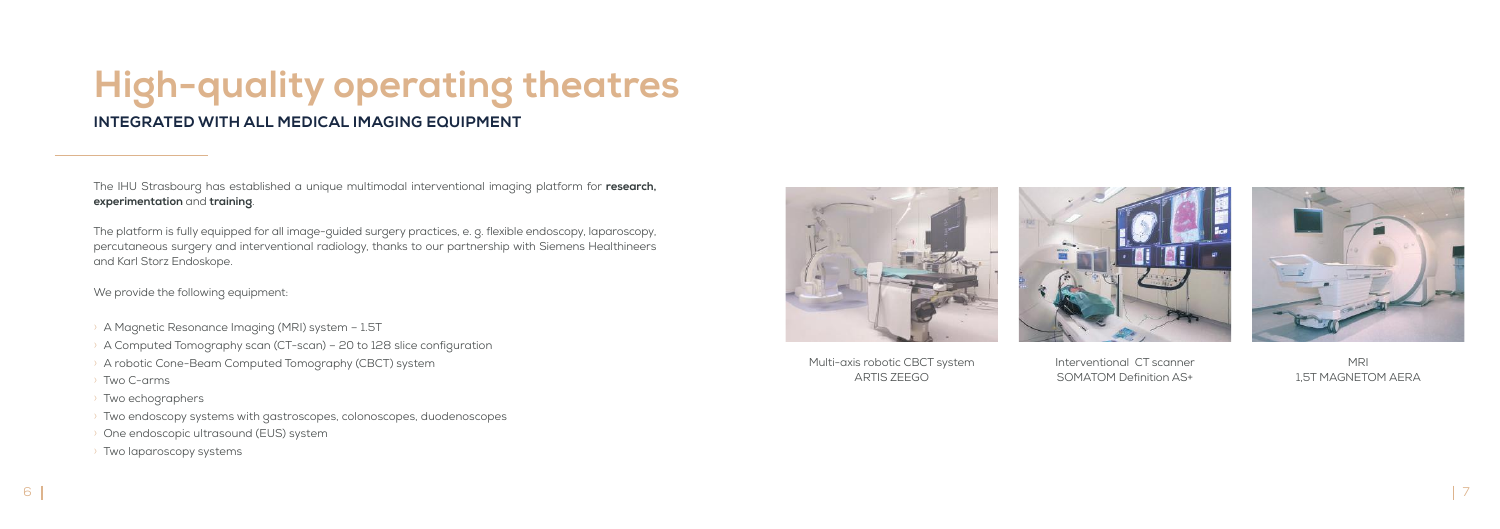

# **Our services**

- **Services tailored** to the specific needs of customers
- Ʃ Full access to **Key Opinion Leaders**
- **Specific Management Course**
- **Quality Assurance** Approach (GLP studies)
- Ʃ Eligibility to **C.I.R.** (Crédit d'Impôt Recherche) for **tax refund of R&D projects**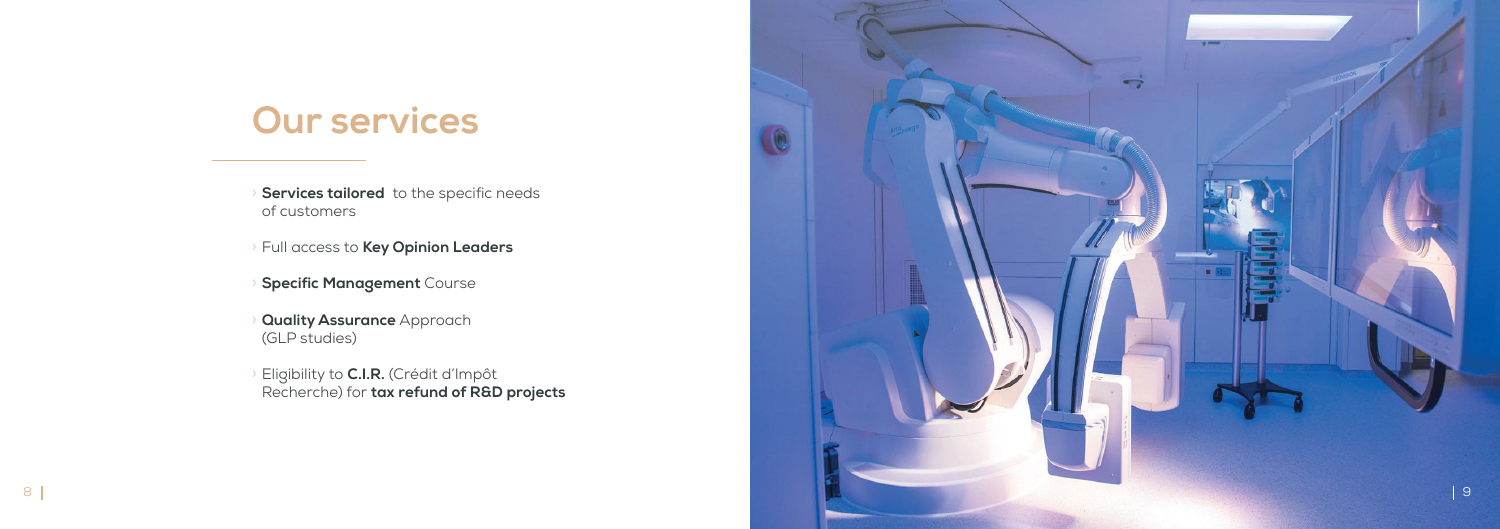

# **A team of experts**

**YOUR PROJECT VALUE**

We work with internationally-renowned experts in minimally-invasive surgery

> **Benoît GALLIX, MD, PhD** Interventional Radiology **Chief Executive Officer**

## **BENOÎT GALLIX**

Prof. Gallix is a radiologist and Professor of Medicine in France and Canada. Prior to joining the IHU Strasbourg, Benoit Gallix served as **Chief of the Department of Medical Imaging, Hôpital Saint-Eloi, Montpellier University Hospital, France** (2008 to 2013) and **Chief of the Imaging Department at McGill University in Montreal** (2013-2019). At McGill, he created a research laboratory focused on **Automatic Quantification of Tumor Morphology using Machine Learning** and also developed an **Oncology Network** of different Montreal academic hospitals **for Artificial Intelligence.**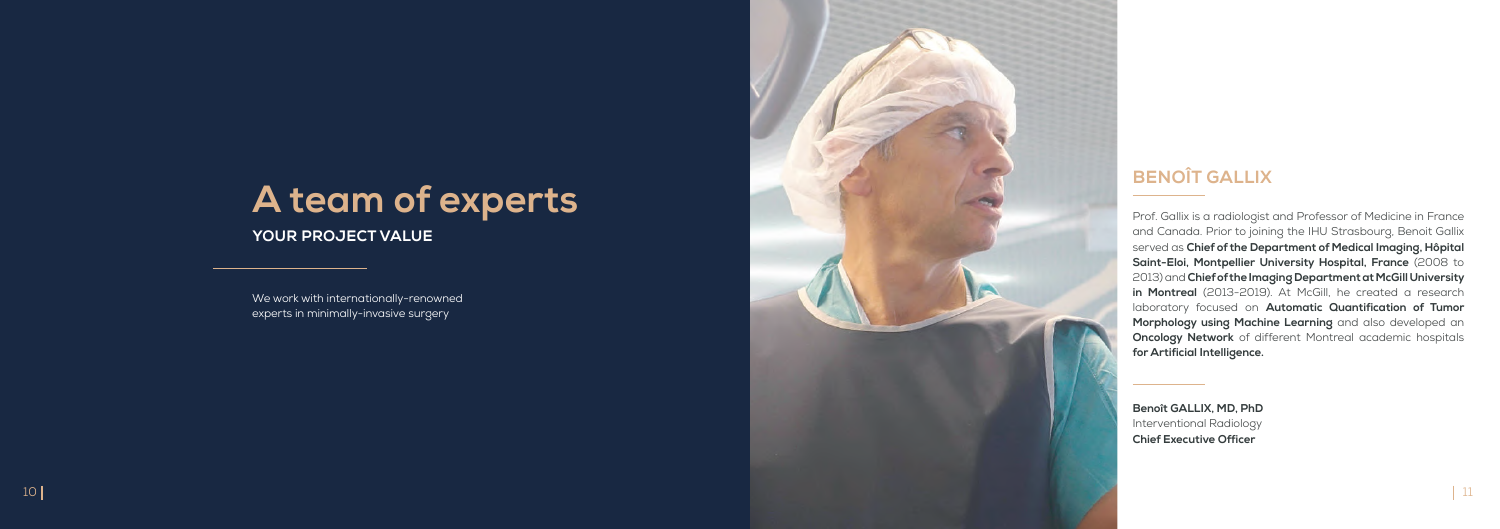



## **LEE SWANSTRÖM**

Prof. Swanström is an internationally recognized American **innovator** in the field of Minimally-Invasive Surgery (MIS). He has made contributions in the field of **Advanced Laparoscopic Surgery and Endoscopy** by introducing new techniques (like NOTES) or developing techniques (like laparoscopic anti-reflux surgery). He has authored and co-authored many books, book chapters, and clinical papers on the topic of MIS. As CIO of the IHU, he is responsible for all the R&D projects on **medical devices** for MIS.

## **SILVANA PERRETTA**

Silvana Perretta is an internationally recognized Italian foregut surgeon. She is **Professor of Surgery** and **Chief of Foregut and Advanced Gastrointestinal Endoscopy Division** at the University of Strasbourg. She also serves as **Director of IHU education and of the Surgical Endoscopy fellowship program**. Her fields of interest are Upper Gastro-intestinal surgery, Gastrointestinal Physiology, Bariatric Surgery, Interventional Endoscopy, Surgical Education and Innovation. For the past 8 years she has been leading nationally and internationally the **digitalization of medical and surgical education** creating dedicated endoscopic simulators and MOOC-oriented medical education worldwide.

**Lee SWANSTRÖM, MD, FACS, FASGE, FRCSEng**  Laparoscopy/Endoscopy **Chief Innovation Officer**

**Silvana PERRETTA, MD, PhD**  Interventional Flexible Endoscopy **Education Director**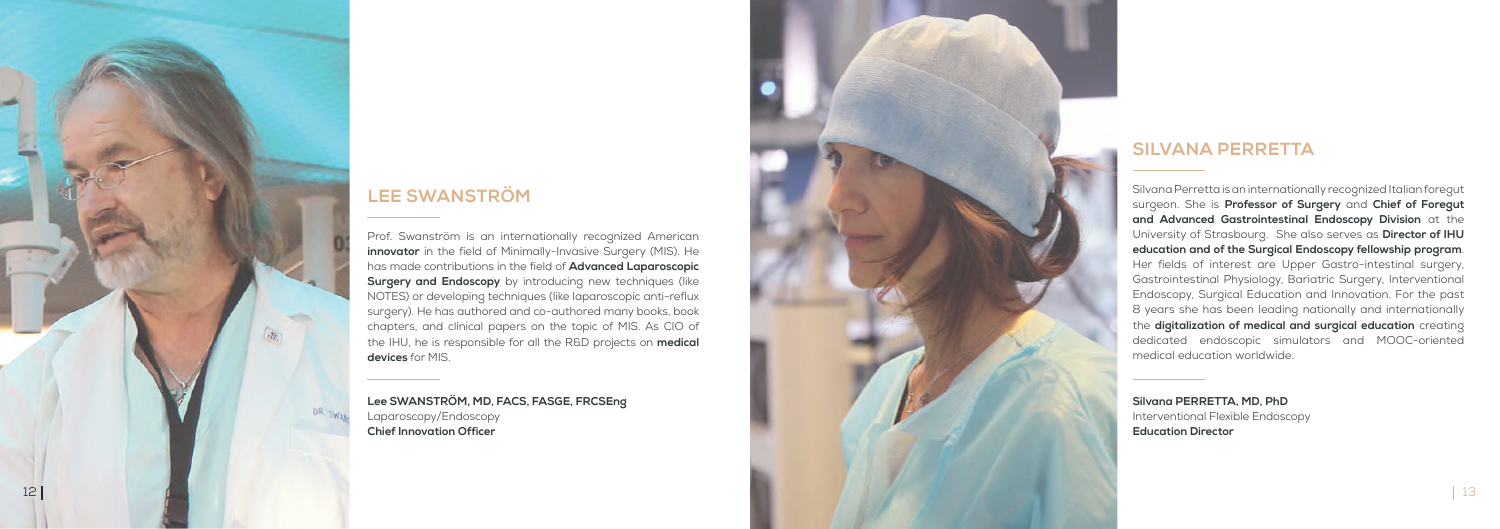14 15 Gastroenterology and Endoscopic Ultrasound **Leonardo SOSA VALENCIA, MD, MCs** 

## **LEONARDO SOSA VALENCIA**



Prof. Sosa Valencia is an internationally renowned Franco-Venezuelan expert in the field of Gastroenterology and more specifically in **Pancreatic Echo-Endoscopy**, a state-of-the-art technique for the diagnosis and therapy of pancreatobiliary pathologies. During the course of his career, he was President of the Venezuelan Gastroenterology Society and editor of the Venezuelan Journal. He was also a professor at West General Hospital and founder of CITE (Centro de Investigaciones Tecnológicas y Ecoendoscópicas), the national referral centre for Endoscopic Ultrasound (EUS) in Caracas. Since 2010, he has been **Adjunct Assistant Professor of the Division of Gastroenterology** at the Johns Hopkins University. Since 2017, he is both **Professor and Director of the International Endoscopic Ultrasound Therapeutic Course** at the IHU Strasbourg. He is also a doctor and researcher currently conducting several preclinical projects using **artificial intelligence** and **Endoscopic Ultrasound** (EUS).



**Rémy BEAUJEUX, MD, PhD** Endovascular Interventional Radiology





## **RÉMY BEAUJEUX**

Prof. Beaujeux has developed **neurovascular and vascular interventional radiology** activity at the University Hospital of Strasbourg. He pioneered the design of specific embolic materials for peripheral and neurovascular embolization and he is an international expert in the field of **peripheral and neuro as well as superficial vascular malformations.**

> **Mariano GIMÉNEZ, , MD, PhD** Percutaneous Surgery



**Barbara SEELIGER, MD, PhD** Surgeon and Researcher

## **MARIANO GIMÉNEZ**

Prof. Giménez is Professor of Surgery at the University of Buenos Aires. His practice is focused on **Percutaneous Image-guided Surgery and Minimally-invasive Hepatopancreato-biliary (HPB) Surgery**. He is **Chair of Excellence** in the Institute for Advances Studies at the Strasbourg University and **Scientific Director of Percutaneous Surgery** at IHU. He is furthermore "Taquini" Chair of General and Minimally Invasive Surgery at the University of Buenos Aires and Director of the DAICIM Foundation.

### **BARBARA SEELIGER**

Dr. Seeliger is an academic surgeon specialized in **Visceral Surgery** with a focus on **Minimally Invasive Digestive and Endocrine Surgery and Endoscopy**. She underwent an international and transdisciplinary training, including a first doctorate degree (Dr. med., Germany) **in cancer epigenetics,** and a second doctorate degree (PhD, France) in **fluorescence image-guided surgery** at the University of Strasbourg. She is a senior researcher at the IHU, an associate specialist surgeon at the Strasbourg University Hospitals, and a trainer for laparoscopy, robotics and endoscopy at various IRCAD and IHU courses. Her current research includes **robotics and artificial intelligence** within the evolving field of least invasive surgical approaches.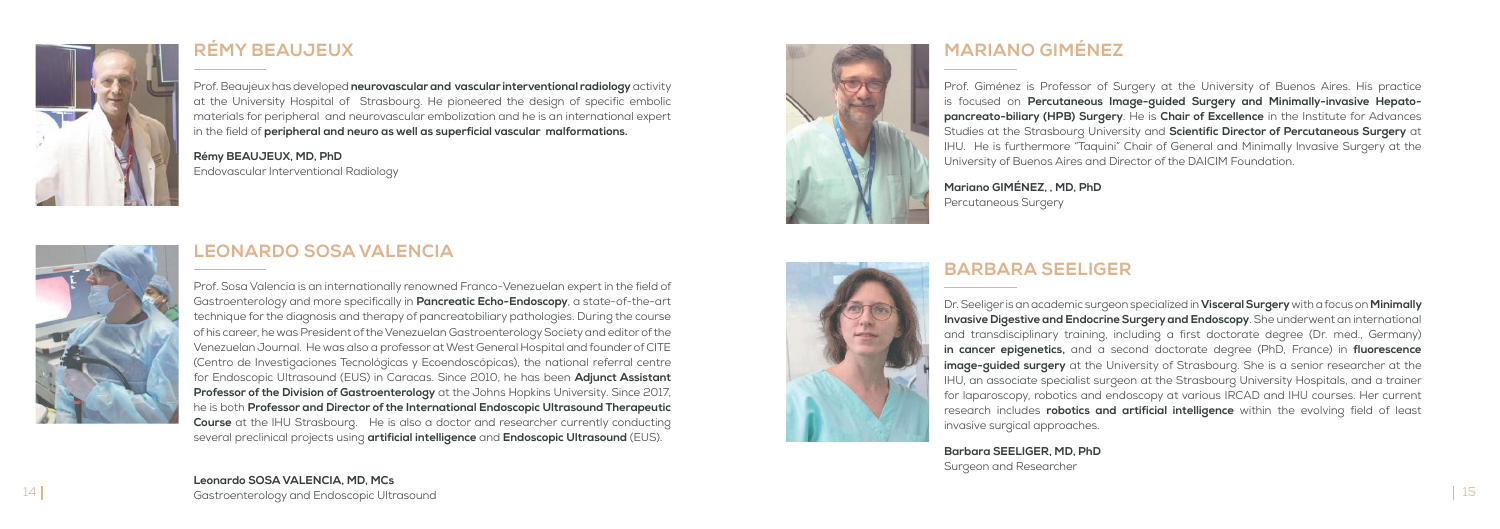# **Support team DEDICATED TO THE SUCCESS OF YOUR PROJECT**

Our Contract Research Organization activity is sustained by a robust organization based on a Quality Assurance Approach. We adhere to **Good Laboratory Practice** regulations (OECD and 21 CFR part 58, FDA) to assure the highest professional standards in the field of **large animal surgery** and **medical device assessment**

Our **Preclinical activities Manager** is in charge of helping you organize your course according to your needs.



**Amélie GRESSIER, PhD** Preclinical activities Manager





We work with a **veterinarian** and an **animal caretaker** to monitor the animals and ensure the proper conduct of the study.

Our team of **radiology technicians,** with expertise in both human and large animal models, takes care of all the imaging aspects of your

experimentation.

Our **IT Support Team** is available should you have any technical issues in terms of internet connection, videoconferencing, printing etc… for your courses.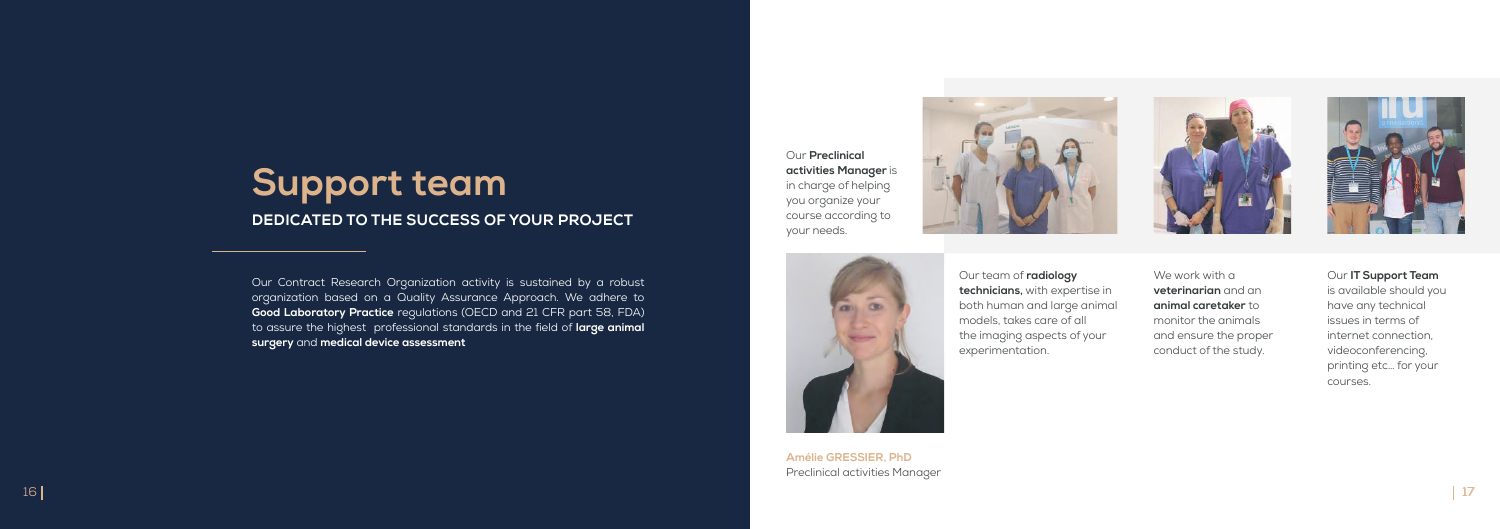

# **A Top Tier Portfolio**

#### **OF TAILORED MODELS**

The IHU Strasbourg has developed **a state-of-the-art portfolio of** *in vivo* **and** *ex vivo* **models,** covering a wide range of pathologies and applications for training and preclinical research.

Our team of experts can also develop new porcine models upon request and offer its expertise and advice. We are also able to with mini-pigs.

Examples of models:

Gastro-enterology:

Ʃ Intra-abdominal collections

**Biliary obstruction** 

Ʃ Tumors

Ʃ Cholecystitis

Vascular and neurovascular:

Ʃ Stroke

**Aneurysm** 

**Intracerebral parenchymal hematoma**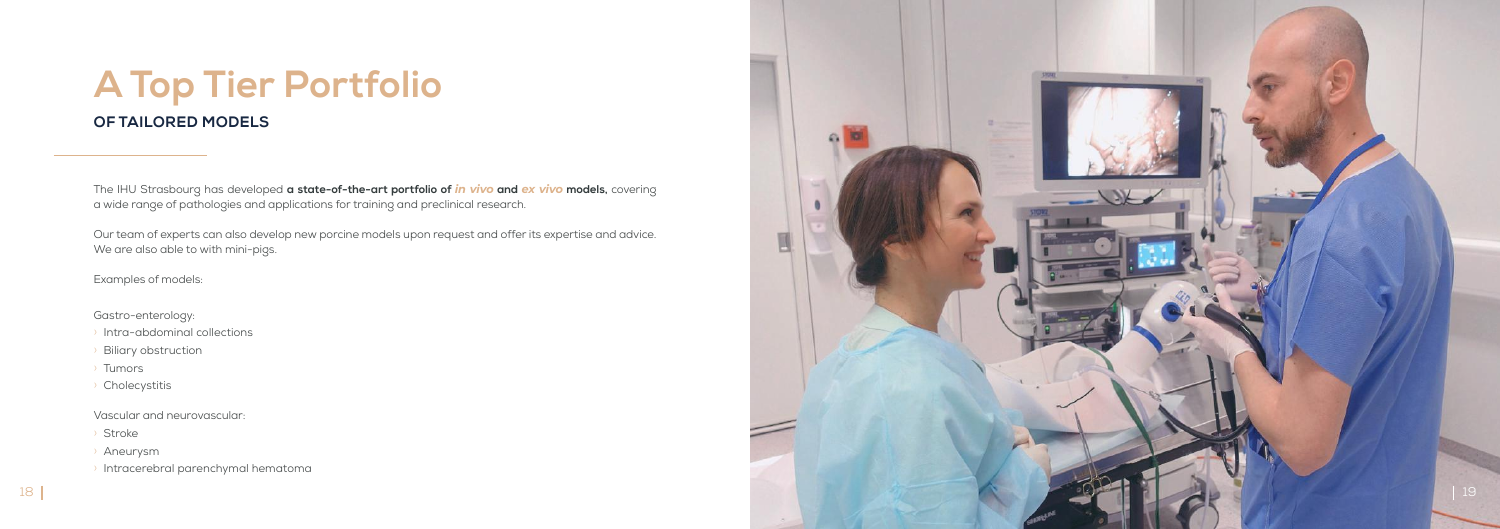





## LithiBlock









# **They trust us**









**Uyscgene** 



# **SENSOME**

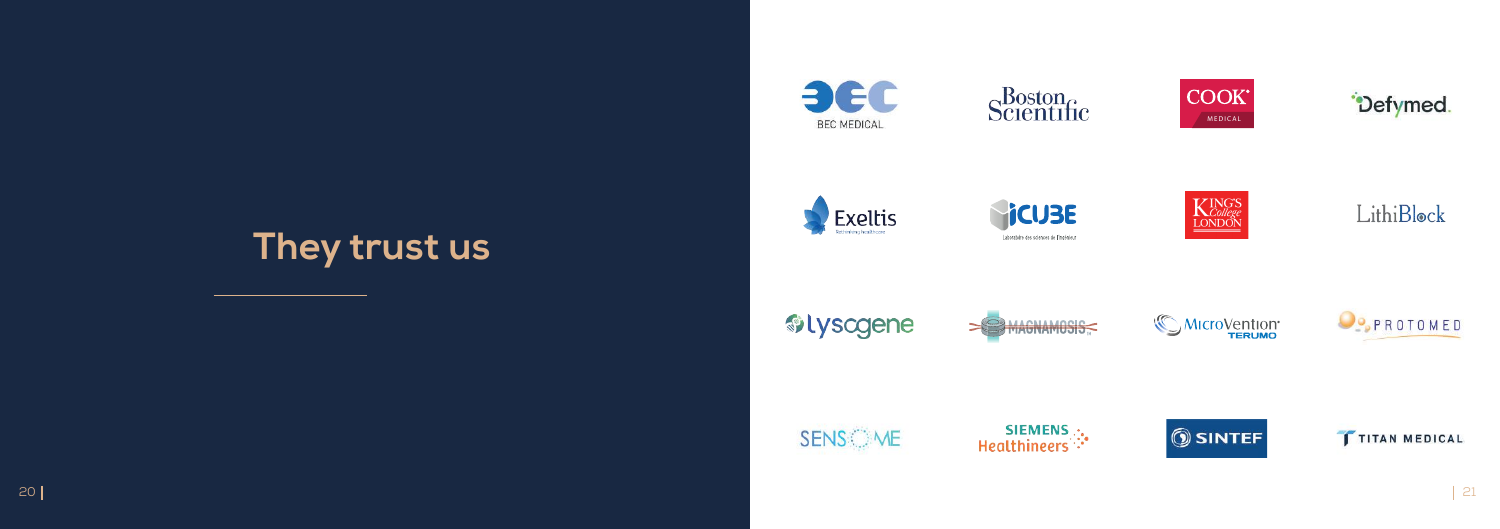# **Practical Information**

**For any additional information or a quote:**

**Amélie GRESSIER PhD** Preclinical activities Manager **Phone:** +33 (0)3 90 41 36 32 **Email:** amelie.gressier@ihu-strasbourg.eu

#### **Localisation:**



Strasbourg is easily accessible in less than two hours by plane from 5 international airports.

The IHU is located 30 minutes from Strasbourg airport.